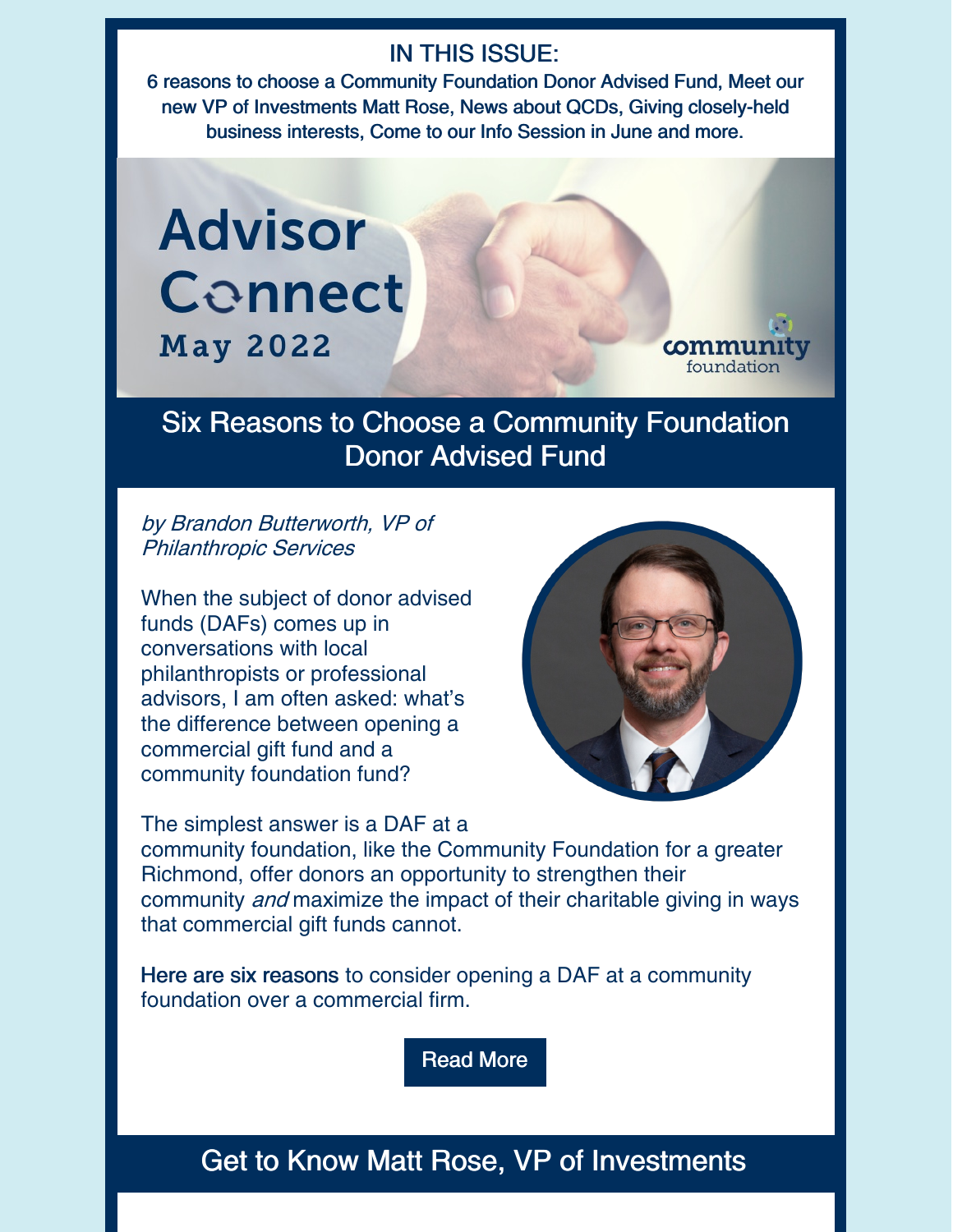

Meet Matt Rose, our new VP of Investments at the Community Foundation!

"As the Community Foundation continues to grow, we want to stay focused on expanding our donor base and sharpening our spending for maximum impact. My background and expertise will help support the increased business that we see as a growing organization, while also

bringing fresh eyes and new ideas on how to engage with our stakeholders to provide the best experience possible. There are some opportunities for innovation that are already underway, and I'm excited to lend <sup>a</sup> hand to shape and scale those initiatives."

We sat down with Matt to learn more about this new role, his background and what he's looking forward to working on in the near future.

Read the [Interview](https://www.cfrichmond.org/Leadership-Impact/Blog/PostId/341/get-to-know-matt-rose-vp-of-investments)

# Giving Tips & Strategies

## **Qualified Charitable Distributions: Reminders and Good News**

QCDs have been in the news a lot lately in light of the SECURE Act 2.0 legislation that passed the House of Representatives in March and is now pending in the Senate. Here are four important reminders about QCDs and



how they can benefit your philanthropic clients.

[Read](https://www.cfrichmond.org/Leadership-Impact/Blog/PostId/342/qualified-charitable-distributions-important-reminders-and-good-news) More

# **Giving Strategies: Closely-Held Business Interests**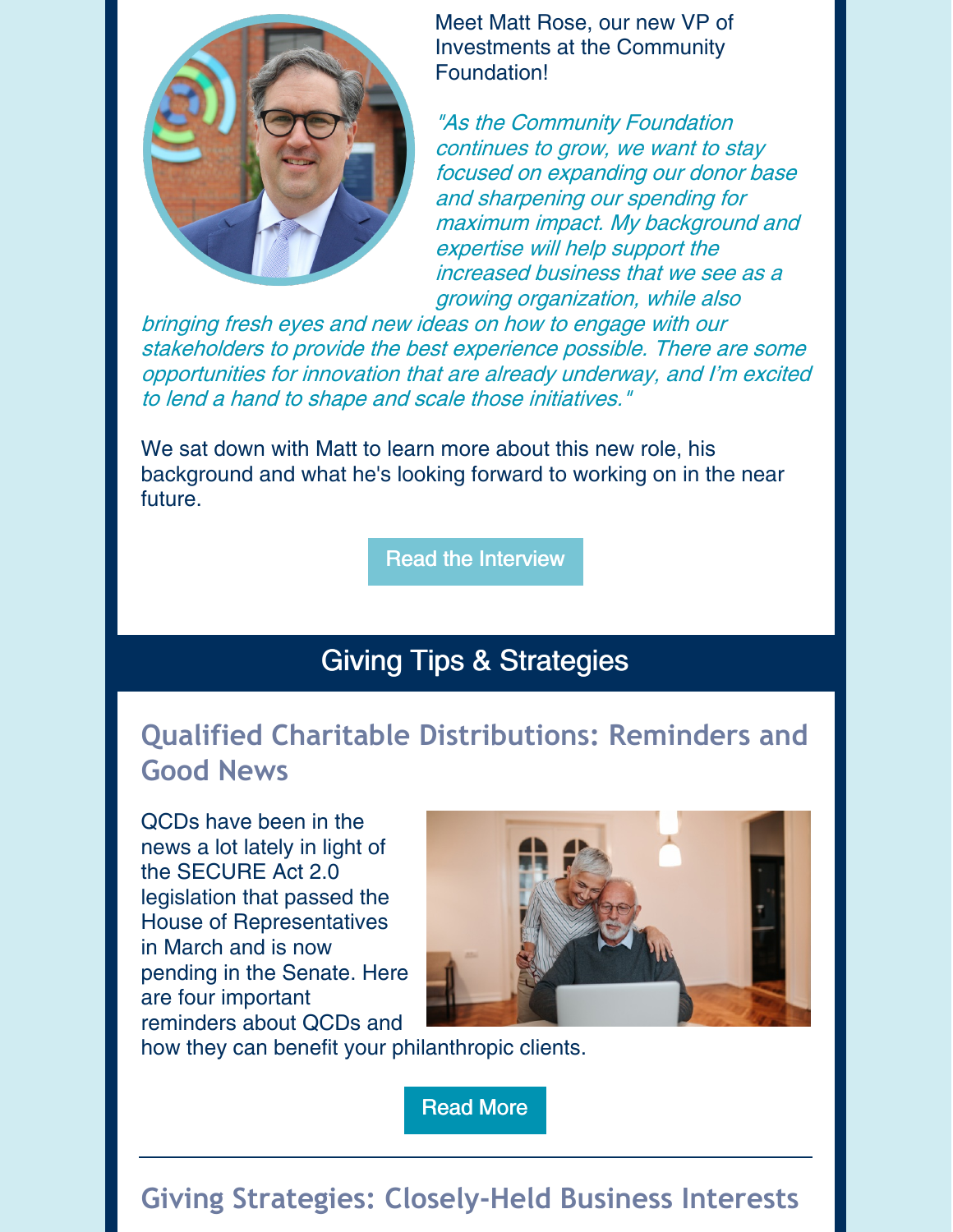If your clients are considering selling closelyheld business interests to fund charitable endeavors, there are many benefits, however, there are also complex tax and legal rules that may apply too. Read more about some of these



considerations and how we can help you and your clients navigate the process.

#### [Read](https://www.cfrichmond.org/Leadership-Impact/Blog/PostId/343/giving-strategies-closely-held-business-interests) More

### Informational Breakfast: Introduction to the Community Foundation

# Join Us!

#### **Community Foundation Informational Breakfast** for Professional Advisors & Charitably Inclined Individuals

Hear personal stories of how others in the region are collaborating with the Community Foundation to unify charitably-minded donors and nonprofits. We will discuss a range of helpful approaches such as creating a customized giving plan, the benefits of a donor advised fund, incorporating estate plans and IRA distributions, and engaging multiple generations in philanthropy.

When: Tuesday, June 28, 8-9am Where: 3409 Moore St, Richmond **RSVP by June 21** 

**[RSVP](https://www.eventbrite.com/e/informational-breakfast-introduction-to-the-community-foundation-tickets-324929000387)** 

#### **Community Foundation Professional Advisor Council**

Farhad Aghdami, Williams Mullen | John Bristow, Armstrong Bristow | Jen Flinchum, Keiter | Wendell Fuller, Fuller Wealth Advisors | Tim Guare, Timothy H. Guare, PLC | Chase Hill, Heritage Wealth Advisors | Julian Hillery, Davenport | Elizabeth Hopkins, J.P. Morgan Private Bank | Mike Kerr, Acima Private Wealth | Kevin King, SBK